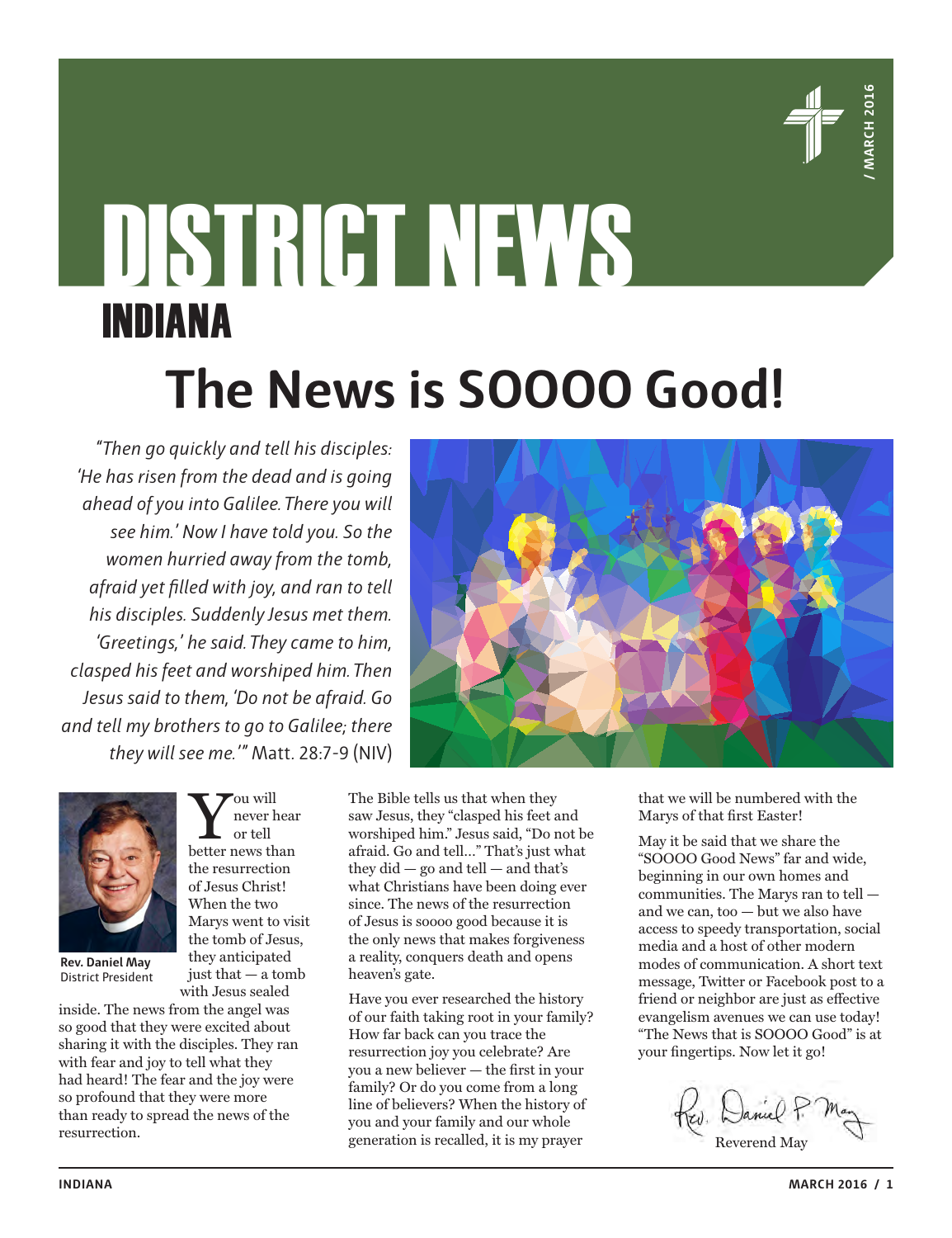# **OUTREACH**

# SSIE **evangelism**



**Rev. Geoff Robinson** Outreach Executive

to rescue someone who was in trouble. Just as the dog Lassie was instrumental in saving people needing help, we can use the acronym LASSIE as a witnessing tool to help rescue people who are in spiritual trouble. Developed by the Rev. Mark Wood, director of LCMS Witness & Outreach Ministry, and his team, LASSIE can help you become a person who shows up at just the right time in someone's life.

 $\prod_{\text{of you}}^{\text{ow many}}$ remember watching "Lassie" on television in the 1960s? It was one of my favorite shows as a little boy. Lassie always showed up at the right time

In fact, that job is even more important than Lassie's role. Here's why. If people don't believe in Christ Jesus, they are in real trouble. They are spiritually dead and an enemy of the true God, the Father, Son and Holy Spirit. If they die in this spiritual state, they will be in even worse trouble because they will spend an eternity in Hell.

The Good News is that God doesn't want this outcome for any person. He sent His Son Jesus Christ to live perfectly under His Law in order to fulfill it for all people. The Law demands that people who sin shall die for their sins. All of us deserve to die eternally because we have all sinned. But God, in His grace, has provided us a way to live eternally in bliss and happiness with Him. That way is through Jesus Christ. Jesus Christ took the sins of all mankind upon Himself and paid the price for those sins once and for all on the Cross of Calvary. All people have been justified by Jesus' redemptive work. But unless you know this truth and trust in it for yourself, it will do you no good. The way that you trust in Christ is by being called into faith in Christ Jesus by the Holy Spirit.

And that's where believers come in, because the Holy Spirit calls people through the Gospel message of Christ. If people never hear it, they will never know the truth. LASSIE can help you share this message.

Remember that God is a relational God and we are relational people. The common Christian symbol of the sacrifice that God has made for us, namely the cross, shows us this truth. A cross has a vertical line. This



signifies that God comes down to us. We are individually in relationship with Him. He blesses us through that relationship. A cross also has a horizontal line. This helps us to see that we are in relationship with people. It also helps us to understand that the Good News that God has given to us should be shared by us with others in our relationships.

By taking the time to develop relationships in which we can share God's Word, we are a blessing to others, even more than Lassie on TV!

- **Listen** to the person with whom you are visiting. **L**
- **Ask** questions that will encourage discussion. **A**
- **Seek** a point of connection. **S**
- **Share** what can change people's hearts: God's Word. **S**
- **Invite** the person to keep the conversation going. **I**
- **Encourage** the person to keep thinking about the Gospel message by following up and following through. **E**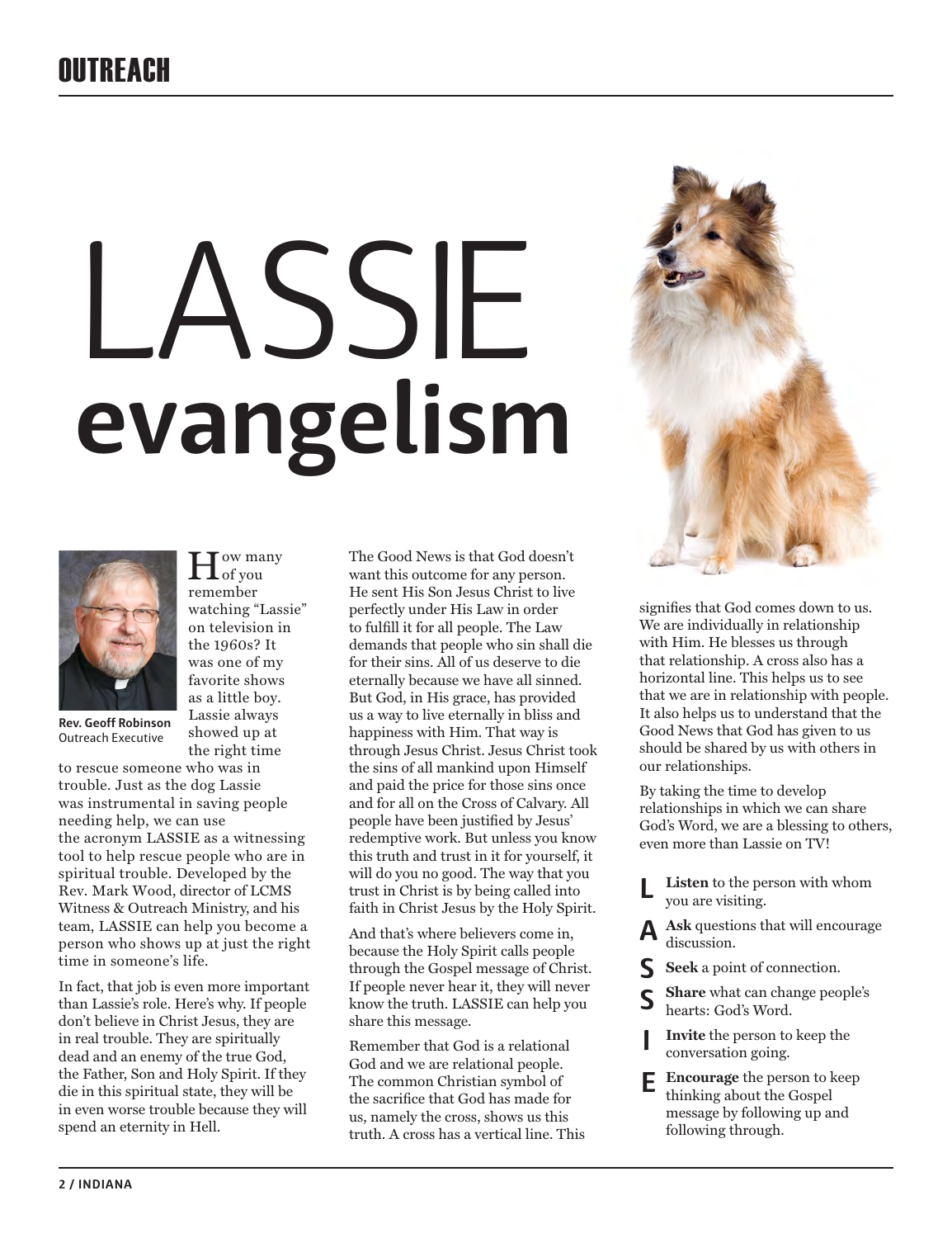# **New year, new schools, new opportunities**



**Dr. Jon Mielke**  Executive Counselor for Christian Education

ministry opportunities for new school starts are happening in various locations throughout the Indiana District. Here, you'll find an update on a new

Many wonderful

proposed elementary school in Gary. And be sure to read the article by Joe Mitchell (below) about expanded preschool ministry in Evansville as well.

#### **GARY**

LUMIN and the Indiana District continue to partner together to get a Lutheran elementary school started in 2016. Listed below are steps we're taking in the next few months to open a new, start-up school in this community:

• The Indiana District and LUMIN have already filed paper work with the AdvancED and LCMS offices

in Terre Haute and St. Louis for AdvancED/NLSA dual accreditation;

- LUMIN has begun a marketing strategy to advertise and publicize Lutheran-Christian education to the community of northwest Indiana;
- LUMIN and the Indiana District are engaged in the process of securing a mastersite property plan, which includes survey and title work where the

future site of the new Lutheran school is being considered;

• LUMIN and the Rev. John Albers, consultant, remain in a contractual arrangement to help coordinate activities on site in Gary as we move



through the next several months of further analysis.

We look forward to these new opportunities with much joy and celebration. This is a year our Lord has made. Let us rejoice and be glad in it.

# **Feasibility study considers expanded earlychildhood ministry**

**By Joe Mitchell**, Development Director for Evansville Lutheran School and Chair of the Genesis Study Team

Last May, the Evansville Lutheran School Board of Christian Education, along with LCMS pastors and some parents of preschoolers, began the journey of a Genesis study to discuss and discern expanding the ministry of Lutheran preschools/ daycare facilities in the Evansville area. Under the guidance of Stuart Teitz, who serves as a Genesis consultant, we have studied the demographic materials as well as spoken with existing leaders from area preschools/daycare facilities.

Our next challenge is to develop a feasibility study which will address location(s) and type of program that we will pursue — whether it is a preschool program or a full-day program with daycare and preschool. Dr. Jon Mielke will join our Genesis study team and help in the discernment process. While we are not at the point of announcing our final decision about which direction we will take, the process has been both helpful and illuminating. We have not only given new life to the direction of our school, but our association churches have formed a long-range planning committee that has given much support to the potential

expansion of the daycare/preschool ministries. In addition, we have also included pastors from some of our area non-association churches so that we hear more voices on the expansion of LCMS ministry and outreach.

It has been a most exciting time for Evansville Lutheran School. We feel blessed to be in a position look at a future of expanded and growing opportunities to serve God in our little corner of Indiana. Keep us in your prayers as we near a decision on the direction for the school and the ministry to children and their families. May we stay true to our calling to serve in Jesus' name.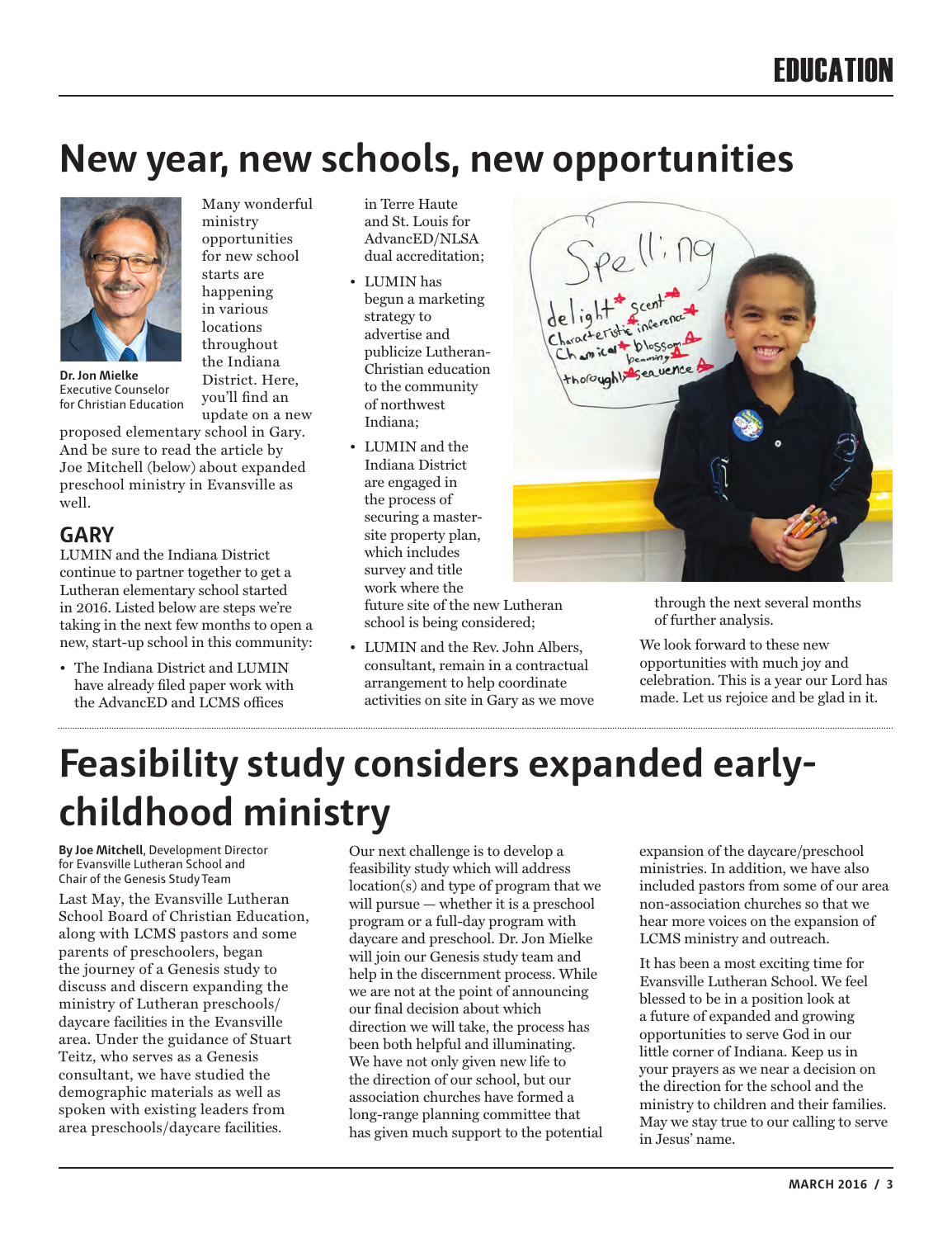## **FRIICATION**



# **Holy Cross Lutheran School makes education dream a reality**

Then Tim Sutton drove by Holy Cross Lutheran School in Fort Wayne, he didn't realize what the future held for his daughter, Violet. All he knew was that something told him to stop at Holy Cross that day. But whether it was coincidence or something more, the outcome of that visit would have a lifelong impact as he met people from Holy Cross.

A single dad, Sutton knew he wanted his daughter in a private school but didn't think it was possible.

"The enrollments were closed," he says. "It was halfway through the year. But within a day after I came down here they had her enrolled." This is just one example of how Lutheran schools go the extra mile to make an education possible for families like the Suttons.

Violet's experience in the prekindergarten program at Holy Cross was positive, giving her the building blocks she needed for school. But when it was time for kindergarten enrollment, Sutton didn't think he could afford private school. He decided to enroll his daughter in a public school instead, but after a few days he found it wasn't a good fit for Violet.

That was when Shelly Ladwig, Holy Cross preschool director, sprang into action to make sure that Violet could return to school. "She took an active interest and went out of her way," Sutton says. "She asked me, 'How much would you like (Violet) to come to Holy Cross? I think there's something we could do.'"

This is one of the ways that the school cares for its students, by making sure they have access to quality education despite financial obstacles. With the help of the school, the Suttons were able to work out the payments and make Lutheran school a reality for Violet. That was just the beginning of Holy Cross's influence on the Sutton family.

"In kindergarten we would read a passage out of the Bible every night," Sutton says. "(The Bible) came to my house through her." That's when Sutton, who describes himself as "hesitant to accept religion," began to notice some changes not only in Violet, but also in himself.

"It started to slowly change my life," he says. "Small things, like taking care of my body, being prompt on my bills, changing my eating. I was in bad shape before." Later in the school year, Violet talked about her desire to be baptized, and Tim decided to do the same.

In order to show support for the Suttons, classmates and staff attended the event, celebrating with the family. Janne Ross, admissions counselor at Holy Cross, adds, "It was a real treat. All the younger kids stood and sang. It was priceless. This is what Holy Cross is about."

Sutton adds, "I like the friendships she's developed here. The staff is always close-knit. It's like a family."

It's that close community that makes Holy Cross a special place for the Sutton family. Being part of the Holy Cross community has provided not only a high-quality education for Violet, but something of even greater value as well: the chance to be part of a community that supports families spiritually and relationally. Although the family's introduction to Holy Cross felt coincidental, some might say it was the plan all along.

Even Sutton admits, "It almost seems like it was meant to be."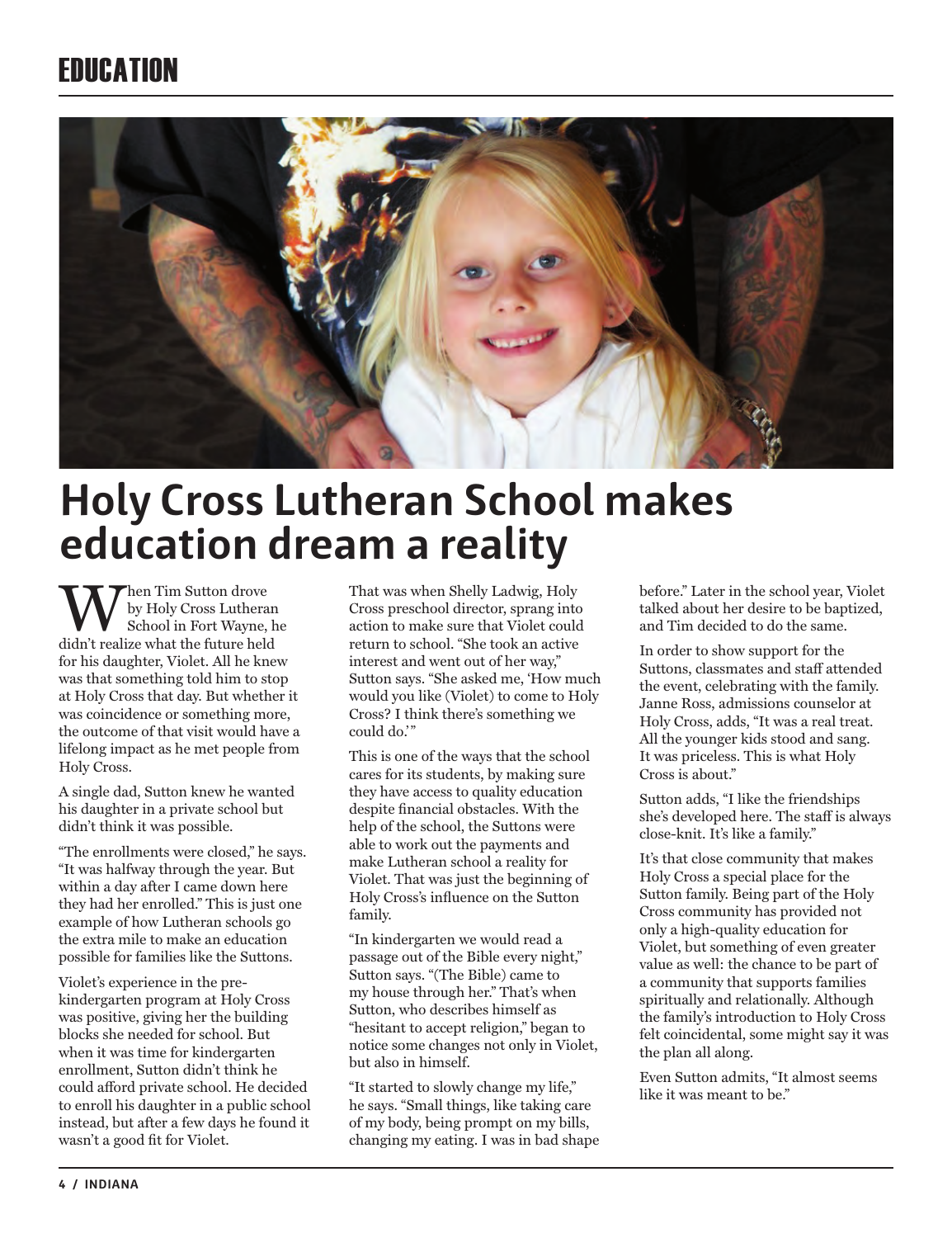### **STEWARDSHIP**

# **What's Your DNA?**

*"So, whether you eat or drink, or whatever you do, do all to the glory of God". (1 Cor. 10:31)*

Fey Don and Mary, where's the party?" Come to find out I missed it! Even though Don was in a rehab center from a fall he had taken, he  $\begin{array}{r} \begin{array}{|l} \hline \textbf{4} & \textbf{4} \\ \textbf{5} & \textbf{5} \\ \textbf{6} & \textbf{6} \end{array} \end{array}$  to find out I missed it! Even though Don was in a rehab center from a fall he had taken, he and his wife still wanted to celebrate their  $67^{\text{th}}$  w anniversary. Although they couldn't celebrate at a reception hall, this couple wanted to be around their longtime friends as they marked this special occasion. I missed the celebration, but I was still able to share God's Word and a prayer with this couple I've known for 35 years and who have been an inspiration to my wife and me. You know what? I was blessed by this shut-in visit I had made.



**Ken Schilf** Council of Resources

Performing human care in close proximity with Word and Sacrament is one of the six mission points Indiana District President Rev. Dan May listed in his monthly newsletter. In Luke 24: 46-48, Jesus says, "Thus it is written, that the Christ should suffer and on the third day rise from the dead, and that repentance and forgiveness of sins should be proclaimed in His name to all nations, beginning *from Jerusalem*." (Or should I insert *from the Indiana District*?).

Are you aware that the United States is the third largest mission field in the world? So where should we start? To be a faithful steward of God is to be people who give and share. Love is what motivated God to give us His only Son. Furthermore, Jesus' life was one of total sacrifice. Since Christ submitted totally to His Father, how much more should we be willing to submit to our Father's will by sharing His love? In fact, it is this very love that changes our desires from wanting to be served to wanting to serve. God didn't give us His leftovers. He gave us His best — His Son! That's what we needed for our salvation.

So what's your DNA? Is it "Give until it hurts" or "How much does it really hurt to give"?

The more fully we grasp God's great love that we've received, the more motivated we will become to share our treasures with Him who sent our Savior. Our attitude will become one of gratitude. And the deeper our faith and trust grows in the Lord, the greater our response will be in the generous giving of our time and treasures to benefit God's Kingdom in the district, across the nation and around the world.



# **March Prayer List**

#### **Week of March 7**

- › **Rocky Mountain District**
- › **Circuit 12**
- › **Christ, Anderson**
- › **Emanuel, Arcadia**
- › **St. Peter, Huntington**
- › **Our Shepherd, Kokomo**
- › **Lutheran Church of Our Redeemer, Kokomo**
- › **Zion, Kokomo**
- › **Mission: Kenya Compassionate Care, Emanuel, New Haven**
- › **RSO: Camp Lutherhaven, Albion**

#### **Week of March 14**

- › **SELC District**
- › **Circuit 23**
- › **Shepherd of the Hills, Georgetown**
- › **St. John, Lanesville**
- › **Concordia, Louisville**
- › **Redeemer, Louisville**
- › **Grace, New Albany**
- › **Epiphany, New Salisbury**
- › **Risen Lord, Taylorsville**
- › **Mission: TIM Support, First Timothy/Messiah, Indianapolis**
- › **RSO: Cedar Lake Lodge, LaGrange, Ky.**

#### **Week of March 21**

- › **South Dakota District**
- › **Circuit 2**
- › **Trinity, Crown Point**
- › **Faith, DeMotte**
- › **Faith, Gary**
- › **Good Shepherd, Gary**
- › **Our Saviour, Gary**
- › **St. John, Gary**
- › **Mission: African American, First Timothy/Messiah, Indianapolis**
- › **RSO: Cross Connections, Fort Wayne**

(CONTINUED ON PAGE 6)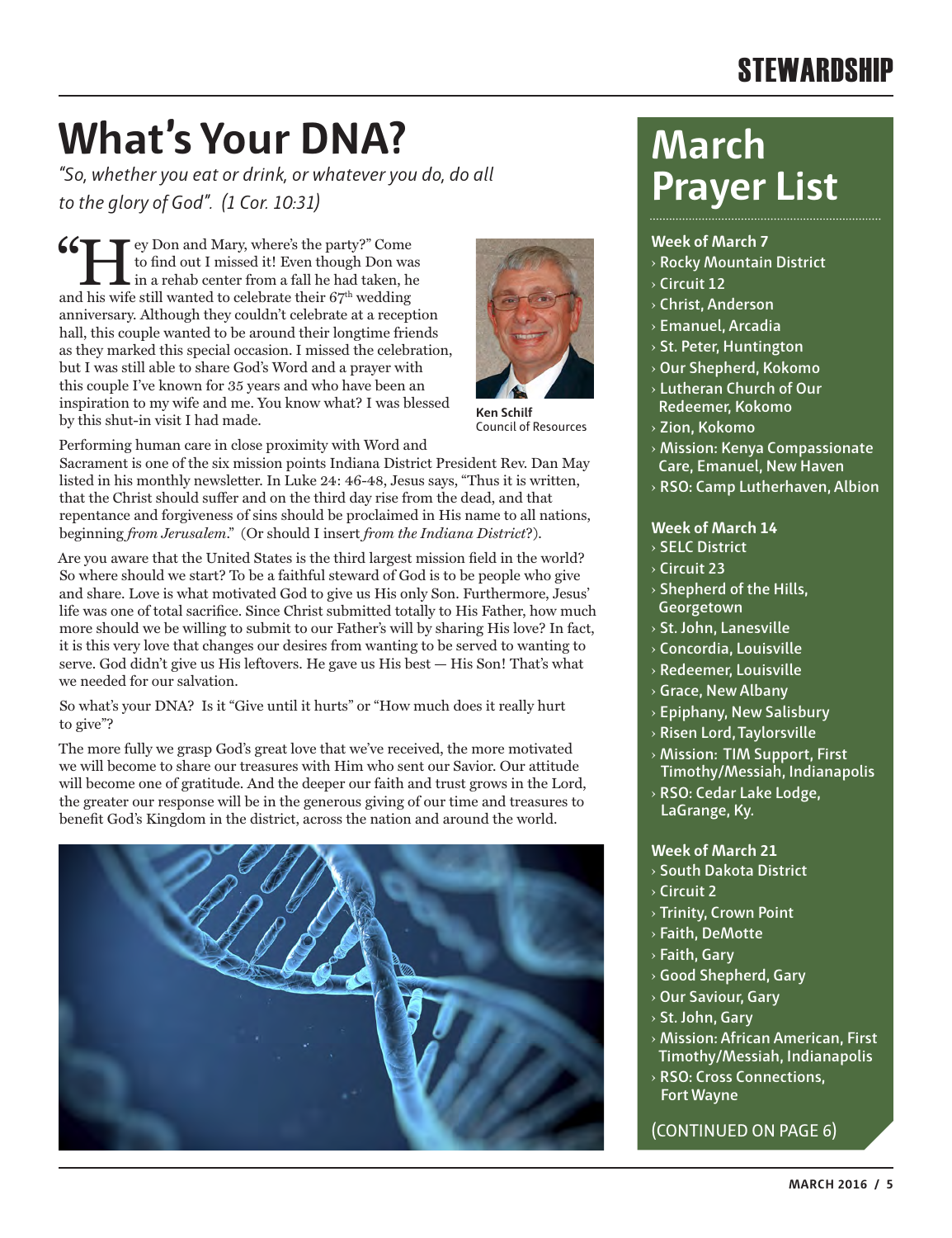# **TELL US YOUR NEWS!**

Do you have exciting news you'd like to see published in the Indiana District *Lutheran Witness* supplement? We love to hear updates, news and see photos from around our district! If so, be sure to send in your submissions, especially if you enjoy writing or taking photos at church events.

### **The deadline for the May issue of The Lutheran Witness is March 10.**

Your stories and photos are welcomed and most appreciated. Please send all submissions to Jan Koenig via email at:

### **jan.koenig@in.lcms.org**

or by postal mail to:

### **Lutheran Witness Editor Indiana District LCMS 1145 South Barr St. Fort Wayne, IN 46802**

Please remember that photos sent electronically should have a minimum resolution of 300 dpi.

### **March Prayer List** (CONTINUED FROM PAGE 5)

#### **Week of March 28**

- › **South Wisconsin District**
- › **Circuit 10**
- › **Emmanuel (Soest), Fort Wayne**
- › **St. John (Flatrock), Monroeville**
- › **Bethlehem (Tocsin), Ossian**
- › **New Hope, Ossian**
- › **Faith, Roanoke**
- › **Prince of Peace, Hartford City**
- › **Mission: Global/Local Foreign Mission, Concordia, Fort Wayne**
- › **RSO: Hands of Mercy, Fort Wayne**

# **CALENDAR OF EVENTS**

#### **MARCH 1**

Deadline for call documents and vicarage applications to be in the district president's office for spring placement

#### **APRIL 8-10**

Spring Confirmation Retreat, CTS, for more information email Retreats@ctsfw.edu or call 260-452-2204

#### **22**

Senior Adult Festival *Immanuel, Seymour*

#### **23**

Senior Adult Festival *Holy Cross, Fort Wayne* 

#### **25**

Vicarage Assignments/Candidate Placement services in St. Louis

#### **26**

Vicarage/Deaconess Internship Assignments, CTS

#### **27**

Candidate Placement Service, CTS

#### **MAY**

**2-4** Southern Pastors Conference *Camp Lakeview*

**9-11** Northern Pastors Conference

#### **19**

Deaconess Placement, CTS

**20** Graduation, CTS

#### **JUNE**

**24-26** Indiana District LWML Convention *Bloomington*

#### **JULY**

**8-14** LCMS Convention *Milwaukee, Wis.*

**16-20** LCMS National Youth Gathering *New Orleans*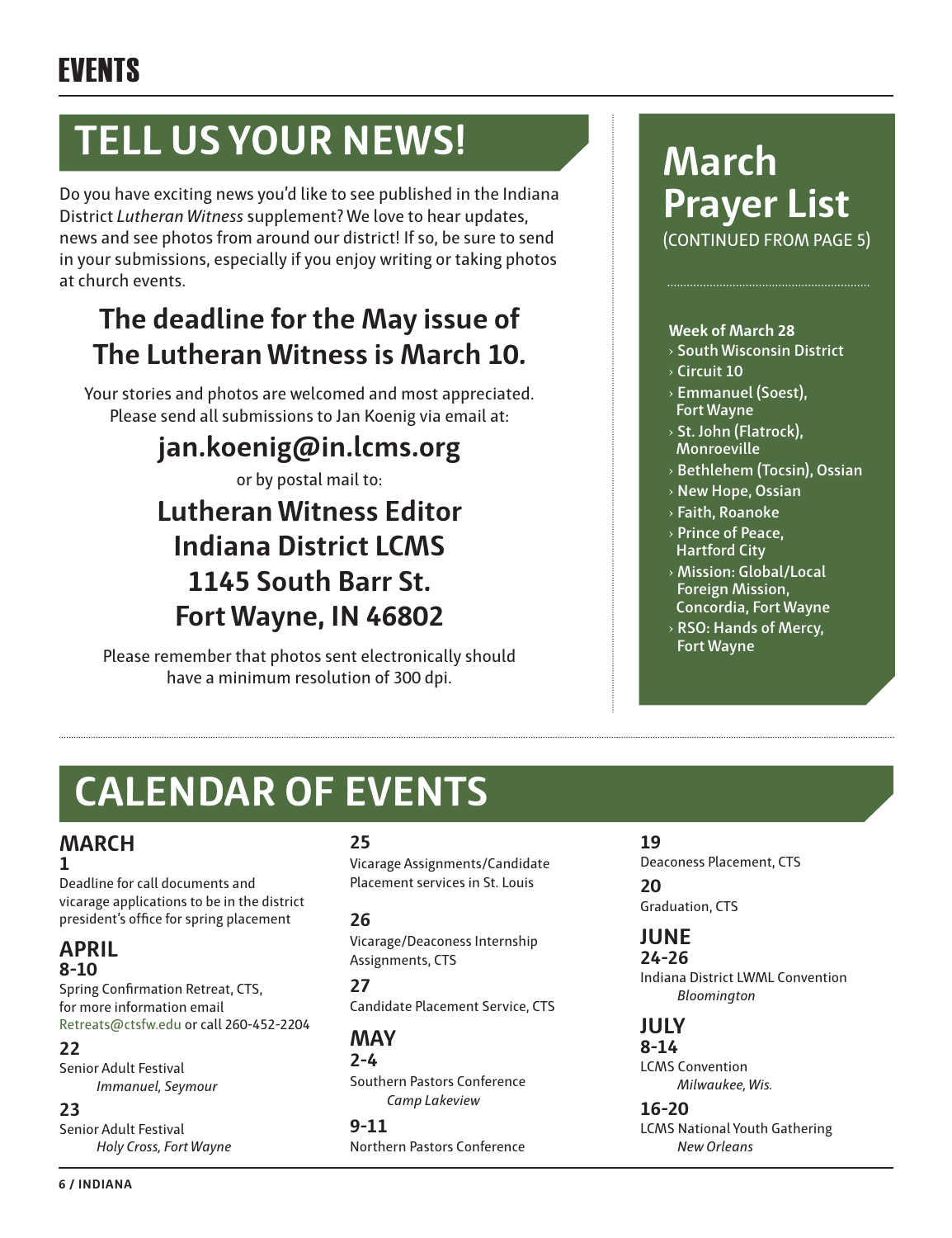# **MARCH BIRTHDAYS**

#### March 1

Neal Schueler, 90, Holy Cross, Fort Wayne Geneva Simpson, 90, St. Paul's, Evansville

March 2 Paul Jacob, 90, Carmel

March 3 Elda Albers, 96, Bethlehem, Fort Wayne

March 4 Dorothy Koeneman, 90, Holy Cross, Fort Wayne

March 5 Bob Paulsen, 90, Emmanuel, Fort Wayne Walter Somers, 90, Trinity, Darmstadt

March 6 Flo Kleitz, 94, Our Redeemer, Evansville

March 7 Helen Bultemeier, 92, St. Paul (Preble), Decatur March 9

Hazel Resner, 95, Calvary, Indianapolis

March 11 Charlotte Kysar, 93, Immanuel, Seymour Lois Freese, 90, Holy Cross, Fort Wayne Norma Thomas, 90, Immanuel, Seymour

March 12 Jean Timmons, 90, Our Redeemer, Evansville

March 14 Robert Rose, 93, Bethlehem, Fort Wayne Rev. Marvin Rastl, 92, St. Paul's, Fort Wayne

#### March 16

Harold Kysar, 95, Immanuel, Seymour John Kohlmeyer, 93, Emmanuel, Fort Wayne Lavon Graft, 92, Immanuel, Avilla

March 17

Mildred Bringwald, 99, St. John, Vincennes March 22

Marcie Kohlmeyer, 93, Emmanuel, Fort Wayne Wilma Kracht, 91, Zion, New Palestine

March 25 Don Bruick, 94, Holy Cross, Fort Wayne

March 26 Frank Kelly, 90, Emmanuel, Fort Wayne March 27

Gilbert Kahre, 94, Trinity, Darmstadt Ellis Clayton, 90, St. Paul's, Evansville Margaret Rice, 90, St. John (Bingen), Decatur

March 31 Verna Droege, 98, Grace, New Albany Helen Graf, 94, Immanuel, Seymour Verna Roesener, 92, Zion, New Palestine

#### **Belated Birthdays**

JAN. 3 Leona Haenftling, 93, Bethlehem, Fort Wayne JAN. 8 Marie Bright, 92, Bethlehem, Fort Wayne JAN. 9 Richard Etzler, 90, Bethlehem, Fort Wayne **JAN 14** Betty Reinking, 92, Bethlehem, Fort Wayne JAN. 22 Eugene Dettmer, 91, Bethlehem, Fort Wayne JAN. 29 Ann Johnston, 95, Bethlehem, Fort Wayne FEB. 5 Winifred Fritz, 94, Emmaus, Fort Wayne FEB. 18 Clara Adair, 97, Bethlehem, Fort Wayne FEB. 22 **Mildred Hallow, 101, St. Peter's, Brownstown** FEB. 23 Virginia Hart, 93, St. James, Lafayette FEB. 25 Susan Ringer, 91, St. Peter's, Brownstown FEB. 28 Madaline Eggold, 92, Bethlehem, Fort Wayne

# **MARCH ANNIVERSARIES**

MARch 2 Mr. and Mrs. Robert Fischer, 53 Grace, New Albany March 5 Mr. and Mrs. Robert Moeller, 50 St. John, Indianapolis March 6 Mr. and Mrs. Thomas Traub, 51 Immanuel, Seymour March 7 Mr. and Mrs. James McCoy, 56, Grace, Muncie Mr. and Mrs. Ed Herman, 52 Emmanuel, Fort Wayne Mr. and Mrs. John Allman, 50 Immanuel, Seymour MARCH 9 Mr. and Mrs. Loren Grabner, 59 St. John, Monroeville Mr. and Mrs. Bob LaLonde, 59 Heritage, Valparaiso MARCH 11 Mr. and Mrs. Donald Rentsch, 55 Zion, New Palestine MARCH 12 Mr. and Mrs. Van DePriest, 62 St. Paul's, Evansville MARCH 13 Mr. and Mrs. Tom Kanning, 51 Holy Cross, Fort Wayne MARCH 14 Mr. and Mrs. Robert Sheets, 63 St. John, Indianapolis

MARCH 16 Mr. and Mrs. Lyman Smith, 65, Zion, Wabash Mr. and Mrs. Harold (Art) Messer, 59 Calvary, Indianapolis MARCH 21 Mr. and Mrs. Heinz Bokel, 57 Emmaus, Fort Wayne MARCH 25 Mr. and Mrs. Duane Brown, 55 Holy Cross, Fort Wayne Mr. and Mrs. Harold Weitgenant, 55 St. Peter, North Judson MARCH 29 Mr. and Mrs. Gene Emily, 52 Immanuel, Seymour Mr. and Mrs. Louis Mensendiek, 52 St. John's, White Creek Mr. and Mrs. Bob Robertson, 52 Zion, New Palestine MARCH 30 Mr. and Mrs. Allen Felt, 64 St. John, Monroeville Mr. and Mrs. Richard Runge, 53 Immanuel, Seymour

#### **Belated Anniversaries**

JAN. 2 Mr. and Mrs. Herb Stiltz, 63 St. John's, White Creek JAN. 5 Mr. and Mrs. Charles French, 57

 Bethlehem, Fort Wayne JAN. 8 Mr. and Mrs. Steve Melcher, 50 Bethlehem, Fort Wayne JAN. 31 Mr. and Mrs. Wallace Prentice, 63 Immanuel, Avilla FEB. 1 Mr. and Mrs. C. Kent Kanning, 58 Emmaus, Fort Wayne FEB. 3 Mr. and Mrs. Bob Millman, 54 St. Peter's, Brownstown FEB. 8 Mr. and Mrs. Monteal Lepper, 52 Immanuel, Avilla FEB. 10 Mr. and Mrs. Jesse Love, 57 St. James, Lafayette FEB. 13 Mr. and Mrs. Glenn Strietelmeier, 56 St. John's, White Creek FEB. 14 Mr. and Mrs. Dwight Grate, 57 Immanuel, Avilla FEB. 20 Mr. and Mrs. Dennis Clark, 56 St. James, Lafayette FEB. 27 Mr. and Mrs. Raymond Allen, 53 St. James, Lafayette